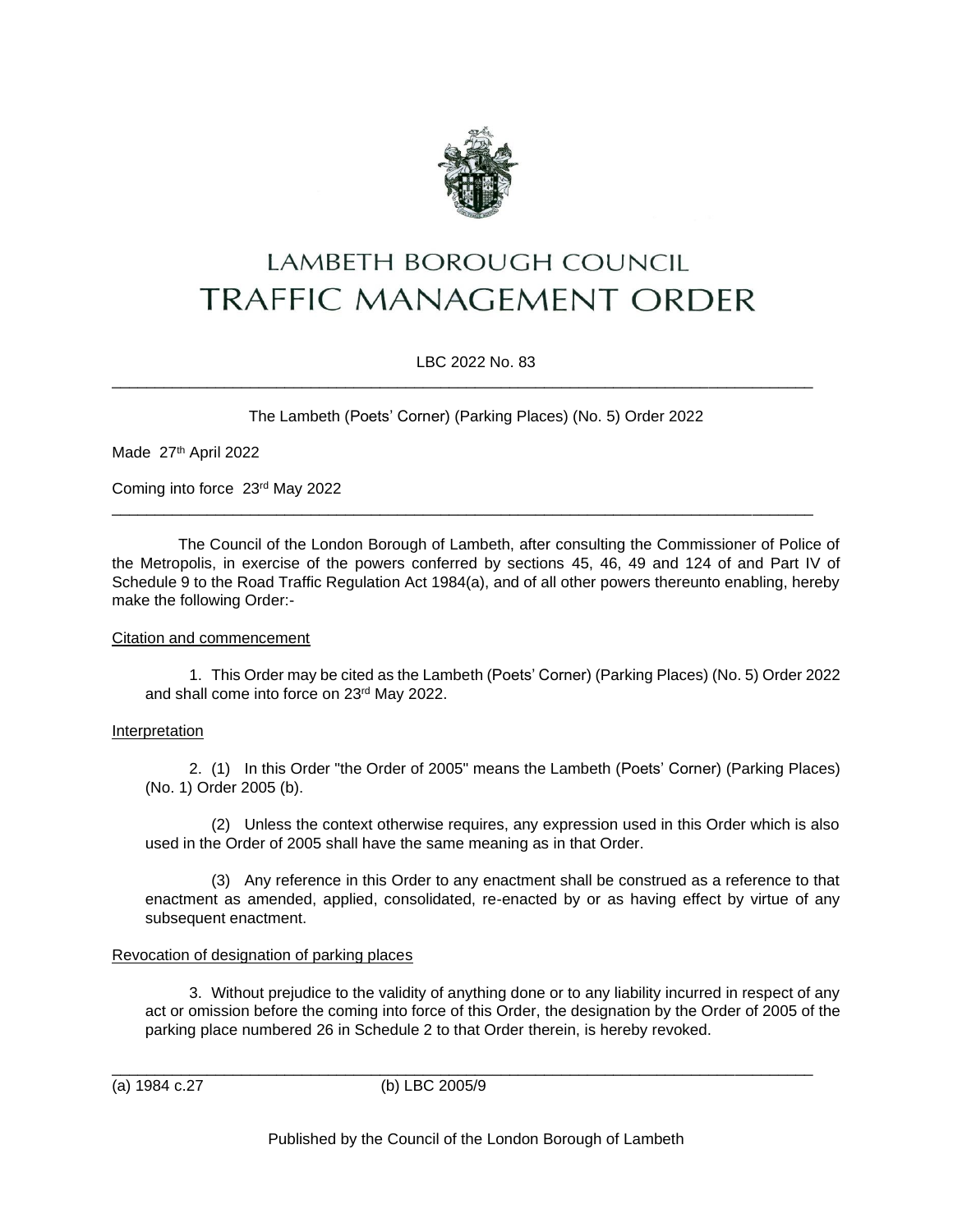#### Designation of parking places and application of the Order of 2005 thereto

4. (1) Each area on a highway comprising the length of carriageway of a street specified in column 2 of the Schedule to this Order and bounded on one side of that length by the edge of the carriageway and on the other sides by a white line marking is designated as a parking place.

(2) The reference in this Article to a white line marking shall be construed as a reference to the white line marking (either broken or continuous) provided for in Schedule 7 to the Traffic Signs Regulations and General Directions 2016(a) or, if applicable, authorised by the Secretary of State by virtue of section 64 of the Road Traffic Regulation Act 1984.

(3) The provisions of the Order of 2005 (other than Articles 3 and 17) shall apply to the areas designated as parking places by this Order as if in those provisions any reference to a parking place included a reference to an area designated as a parking place by this Order, and as if any reference to Schedule 2 to the Order of 2005 included a reference to the Schedule to this Order.

Placing of traffic signs, etc.

- 5. The Council shall:-
	- (a) place and maintain traffic signs indicating the limits of each parking place referred to in the Schedule to this Order;
	- (b) place and maintain in or in the vicinity of each parking place referred to in the Schedule to this Order traffic signs indicating that such parking place may be used during the permitted hours for the leaving only of the vehicles specified in Article 4(2) of the Order of 2005;
	- (c) carry out such other work as is reasonably required for the purposes of the satisfactory operation of each parking place referred to in the Schedule to this Order.

Dated this twenty-seventh day of April 2022.

Ben Stevens Highway Network Manager

\_\_\_\_\_\_\_\_\_\_\_\_\_\_\_\_\_\_\_\_\_\_\_\_\_\_\_\_\_\_\_\_\_\_\_\_\_\_\_\_\_\_\_\_\_\_\_\_\_\_\_\_\_\_\_\_\_\_\_\_\_\_\_\_\_\_\_\_\_\_\_\_\_\_\_\_\_\_\_\_\_

(a) S.I. 2016/362